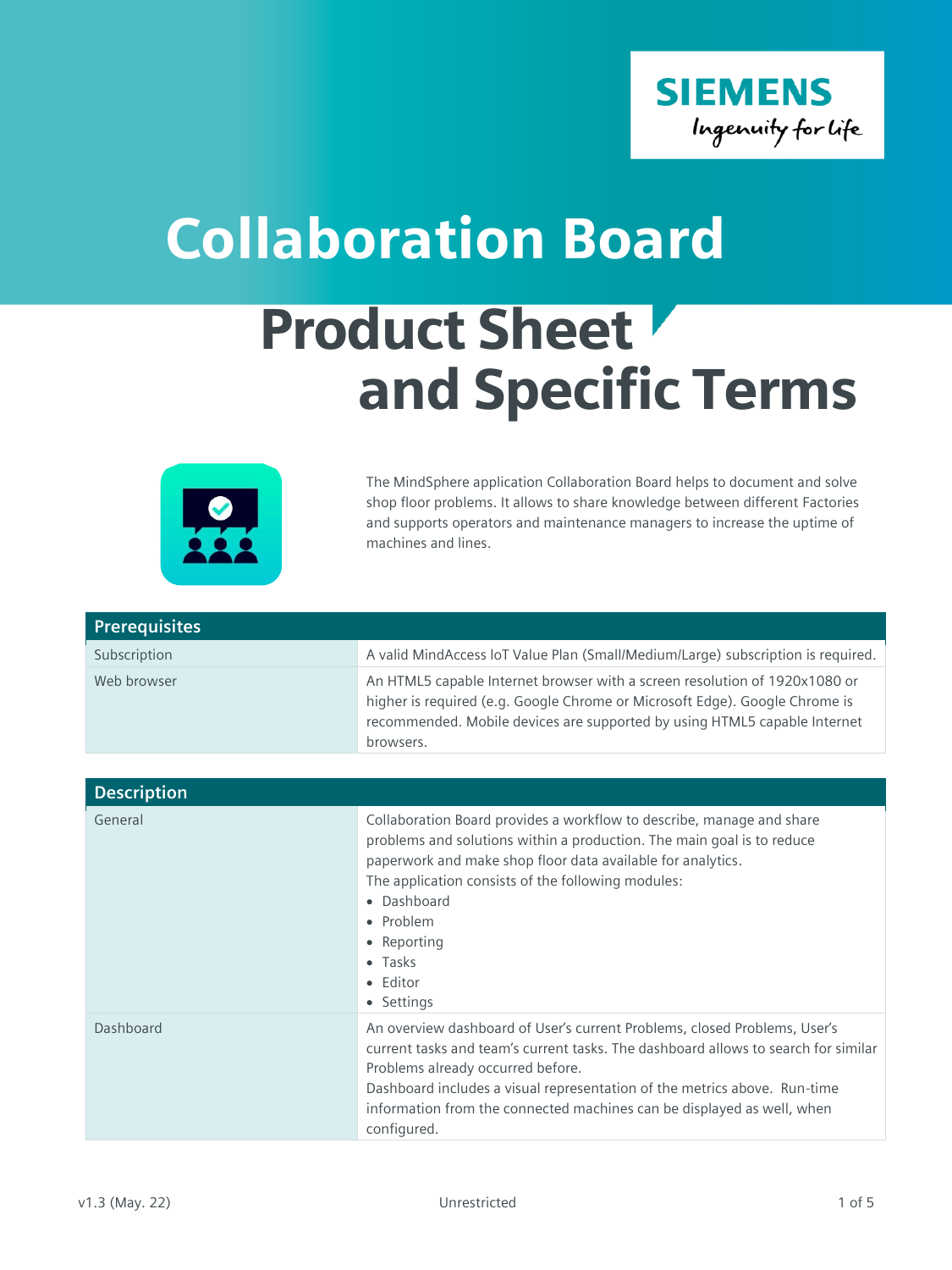| Problem                 | Allows to create a new Problem in a simple-to-use workflow. User will be walked<br>through an adjustable questionnaire to help define the Problem. Documents,<br>pictures and video files can be added to the Problem's description.<br>After defining the Problem, a graphical representation of the Ishikawa diagram<br>will be displayed to User. The User can add and visualize potential causes of the<br>identified Problem to the Ishikawa diagram. Each potential cause can be voted<br>upon.<br>5-why-method is supported along with Ishikawa/Fishbone.<br>After defining probable causes, the User is brought to the definition of potential<br>solutions including the root cause, action, responsibilities and the solution costs<br>and benefits.<br>The Problem creation finishes with the closing report that allows to track the<br>problem's completion and view its history.                                                                                       |
|-------------------------|--------------------------------------------------------------------------------------------------------------------------------------------------------------------------------------------------------------------------------------------------------------------------------------------------------------------------------------------------------------------------------------------------------------------------------------------------------------------------------------------------------------------------------------------------------------------------------------------------------------------------------------------------------------------------------------------------------------------------------------------------------------------------------------------------------------------------------------------------------------------------------------------------------------------------------------------------------------------------------------|
| Reporting               | A basic overview about the tasks and Problems created in the Factory of the User<br>and all Factories configured in the application.                                                                                                                                                                                                                                                                                                                                                                                                                                                                                                                                                                                                                                                                                                                                                                                                                                                 |
| Tasks                   | A list of tasks that are assigned to Users allowing to monitor task progress and<br>completion and edit task content.                                                                                                                                                                                                                                                                                                                                                                                                                                                                                                                                                                                                                                                                                                                                                                                                                                                                |
| Editor                  | Allows to edit existing Problems. It reflects the functionality of the New Problem<br>creation wizard.                                                                                                                                                                                                                                                                                                                                                                                                                                                                                                                                                                                                                                                                                                                                                                                                                                                                               |
| Settings                | Allows to configure the settings of the application, including:<br>• Factory<br>• Machines<br>• Questions                                                                                                                                                                                                                                                                                                                                                                                                                                                                                                                                                                                                                                                                                                                                                                                                                                                                            |
| Application permissions | Collaboration Board is operated in a data center in Germany and reads,<br>processes, and writes the following data:<br>• Time series data which includes the Variables received from an Asset within<br>defined continuous time cycles.<br>• Asset configuration data which describes the Asset (e.g. Asset name,<br>location).<br>• User data (User name, given name and surname, e-mail address, user rights<br>granted, user role and language).<br>The application performs the following activities which modify or amend Your<br>Content in your MindAccess Account on your behalf:<br>Read access on your time series data:<br>• This application reads uploaded data from your data repository to evaluate<br>and process certain information presented in different views within this<br>application.<br>Read access on your Asset configuration data:<br>• Read access on Asset configuration data is required in order to use the<br>functionalities of this application. |

| <b>Pricing Model</b>  |                                                                                                            |                             |
|-----------------------|------------------------------------------------------------------------------------------------------------|-----------------------------|
| Fee for               | <b>Base subscription</b>                                                                                   | <b>Factory</b>              |
|                       | 0€                                                                                                         | 600€ per each Factory/month |
| Billing cycle         | n/a                                                                                                        | Monthly in arrears          |
| Base subscription fee | The base subscription allows only access to the application to get an impression<br>for the look and feel. |                             |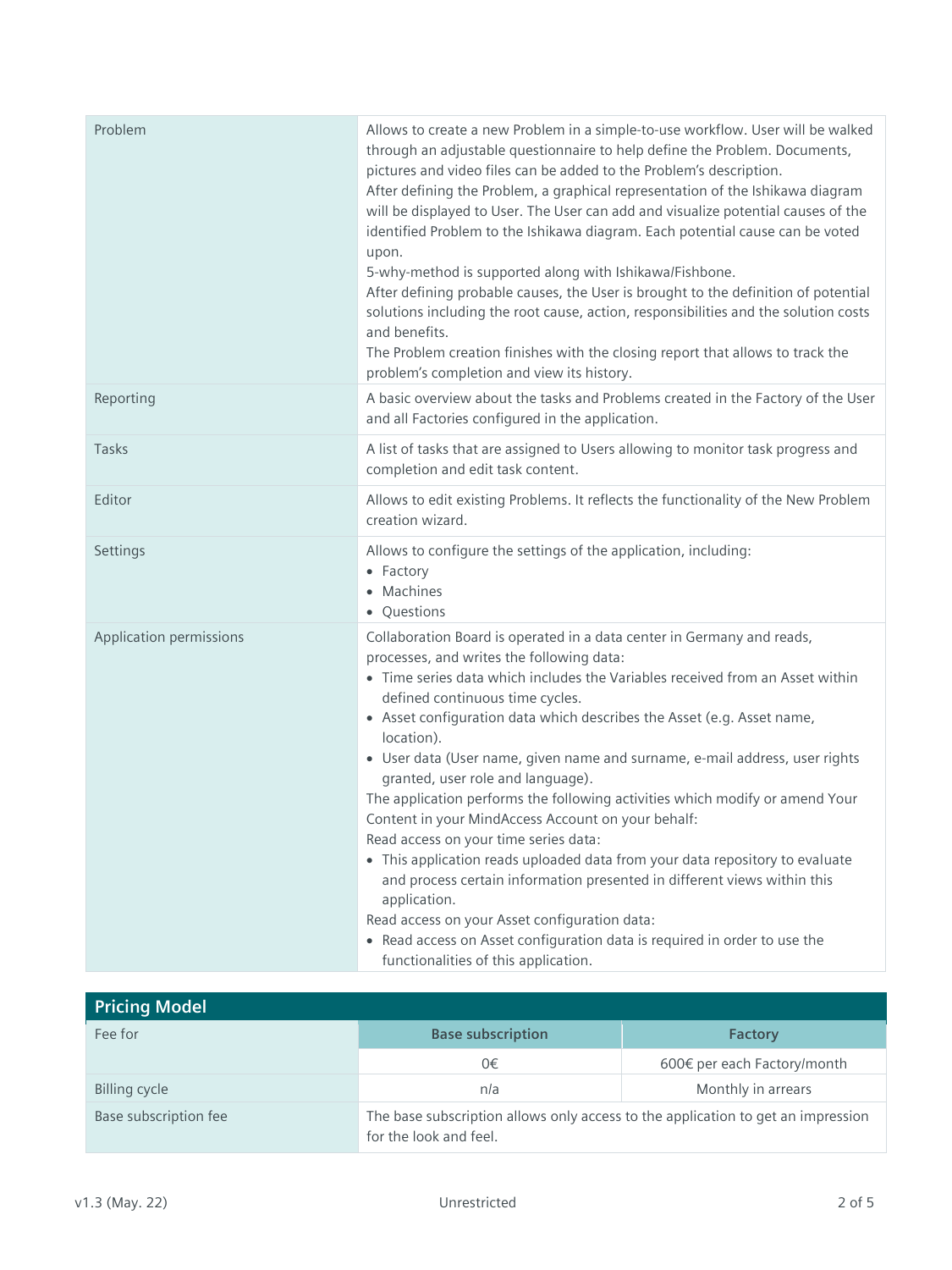|                                                                                          | In order to use the application, you have to configure at least one Factory which<br>triggers the Factory fee as described below. There is no free Factory included in<br>the base subscription.                                                                                                                                                                                                                                                                                                                                                                                                                                                                                                                                                                                                                                                                                                                                                                                                                                                                                                                                                                                                                                                                                                                                                                                                                                                                         |  |
|------------------------------------------------------------------------------------------|--------------------------------------------------------------------------------------------------------------------------------------------------------------------------------------------------------------------------------------------------------------------------------------------------------------------------------------------------------------------------------------------------------------------------------------------------------------------------------------------------------------------------------------------------------------------------------------------------------------------------------------------------------------------------------------------------------------------------------------------------------------------------------------------------------------------------------------------------------------------------------------------------------------------------------------------------------------------------------------------------------------------------------------------------------------------------------------------------------------------------------------------------------------------------------------------------------------------------------------------------------------------------------------------------------------------------------------------------------------------------------------------------------------------------------------------------------------------------|--|
| Usage-based fee for Factory,<br>activation and deactivation/cancellation<br>of a Factory | You have to pay a monthly Factory fee for each active Factory within a calendar<br>month. The Factory fee is charged according the full month principle. The total<br>count of Factories active within a calendar month is transmitted at the first day<br>of the following month and will be charged accordingly.<br>A Factory is activated after having (1) configured a new Factory, (2) clicked the<br>'activation button' of the new configured Factory, and (3) accepted a legal notice<br>about potential costs.<br>You may cancel a Factory by deactivating this Factory. A Factory is deactivated<br>after having clicked the 'activation button' of an active Factory. After<br>deactivation, the Factory is still visible but marked as 'deactivated'. If a Factory is<br>deactivated, you cannot create new Problems related to this Factory. Data<br>created before the deactivation will still be available after deactivation.<br>The deactivation and the corresponding cancellation of a Factory shall become<br>effective at the end of the month in which the deactivation was conducted.<br>Example calculation: Factories A and B were activated in January and remain<br>active in February and March, but Factory C was activated and deactivated in<br>February. For February you have to pay three times the Factory fee (i.e. for<br>Factories A, B and C). For March you have to pay two times the Factory fee (i.e.<br>for Factory A and B). |  |
| Payment terms                                                                            | The usage-based fee for Factories is charged monthly in arrears.                                                                                                                                                                                                                                                                                                                                                                                                                                                                                                                                                                                                                                                                                                                                                                                                                                                                                                                                                                                                                                                                                                                                                                                                                                                                                                                                                                                                         |  |
| Adaptation of fees                                                                       | We may change or add new fees (collectively referred to as "Fee Change") due to<br>and to the extent required to reflect: (i) changes in the quality or<br>functionalities of the Service; (ii) material changes in market conditions; (iii)<br>general increases in wages or other employment costs; and/or (iv) changes in<br>procurement costs due to price changes made by our suppliers, in each case to<br>the extent that the changes affect our provision of the agreed Service. We will<br>notify you of any Fee Change at least 60 days in advance of the effective date of<br>the Fee Change.                                                                                                                                                                                                                                                                                                                                                                                                                                                                                                                                                                                                                                                                                                                                                                                                                                                                 |  |
| Subscription Term, termination                                                           | Minimum Subscription Term for the base subscription of this application is 1<br>month. Following expiration of the preceding Subscription Term, the<br>subscription automatically renews with a Subscription Term of one month until<br>terminated by you or us for convenience at least 30 days in advance. The<br>termination shall become effective at the end of the month.<br>We inform you about a termination by posting a notice on your Account or<br>sending a message to the email address provided to us. Your termination must<br>be addressed to contract@mindsphere.io.                                                                                                                                                                                                                                                                                                                                                                                                                                                                                                                                                                                                                                                                                                                                                                                                                                                                                   |  |
| Trial                                                                                    | "Trial" refers to an application that has been designated as a "trial" offering in the<br>product description in the applicable Order Form. Any application delivered as a<br>Trial is a "Free of Charge Service" as that term is defined in the MMA.<br>We will notify you by email of the exact start and end date of the Subscription<br>Term for the Trial ("Free Trial Period").<br>You may terminate the Trial at any time during the Free Trial Period by providing<br>written notice to trial@mindsphere.io no later than 14 days prior to the end date<br>of the Free Trial Period. We may terminate your access to the Trial at any time<br>after receipt of your written termination notice. Termination of the Trial shall<br>also result in termination of the respective corresponding paid subscription<br>ordered.<br>During the Free Trial Period, our standard support and service level obligations                                                                                                                                                                                                                                                                                                                                                                                                                                                                                                                                                   |  |
| v1.3 (May. 22)                                                                           | Unrestricted<br>$3$ of $5$                                                                                                                                                                                                                                                                                                                                                                                                                                                                                                                                                                                                                                                                                                                                                                                                                                                                                                                                                                                                                                                                                                                                                                                                                                                                                                                                                                                                                                               |  |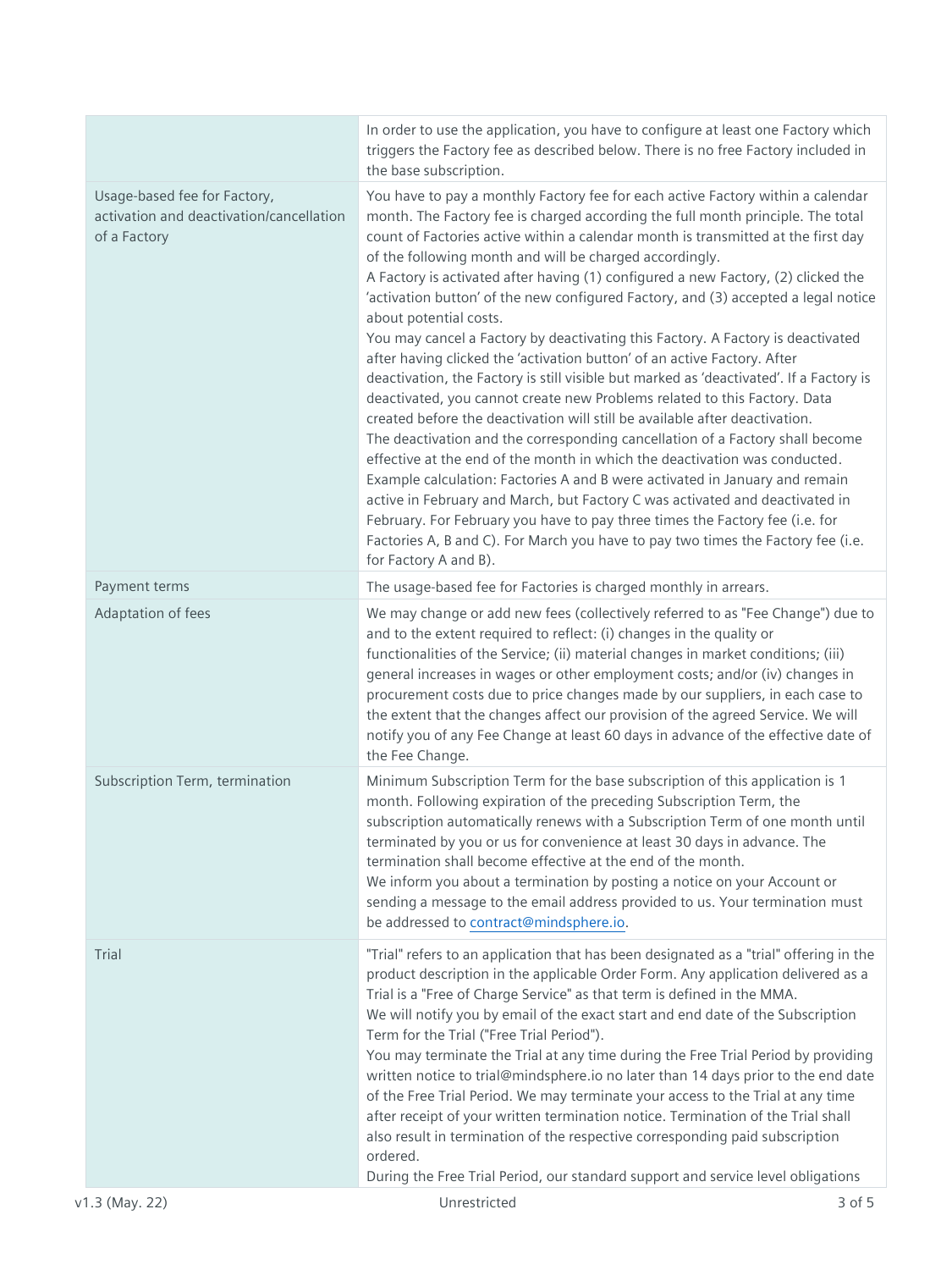| do not apply. We may however, at our sole discretion, make certain free of<br>charge support services available to you. Upon expiration of the Free Trial |
|-----------------------------------------------------------------------------------------------------------------------------------------------------------|
| Period, the Subscription Term for the respective corresponding paid subscription<br>will begin, and you will be invoiced accordingly.                     |

| <b>Specific Terms</b>                                   |                                                                                                                                                                                                                                                                                                                                                                                                                                                                                                                                                                                                                                                                                                                                                                                                                                                                                                                                                                                                                         |
|---------------------------------------------------------|-------------------------------------------------------------------------------------------------------------------------------------------------------------------------------------------------------------------------------------------------------------------------------------------------------------------------------------------------------------------------------------------------------------------------------------------------------------------------------------------------------------------------------------------------------------------------------------------------------------------------------------------------------------------------------------------------------------------------------------------------------------------------------------------------------------------------------------------------------------------------------------------------------------------------------------------------------------------------------------------------------------------------|
| Service Level Agreement                                 | The Monthly Uptime Percentage for this application is 90%. Monthly Uptime<br>Percentage is defined in the MindSphere Supplemental Terms available on<br>www.mindsphere.io/terms.                                                                                                                                                                                                                                                                                                                                                                                                                                                                                                                                                                                                                                                                                                                                                                                                                                        |
| Application use rights                                  | This application can be used as part of OEM Services as described in the<br>Specific Terms for MindAccess loT Value Plan published on<br>www.mindsphere.io/terms.<br>Under the Account of Your MindAccess loT Value Plan, you may permit Users of<br>Third Parties to access and use this application for the purpose of receiving a<br>service from you.                                                                                                                                                                                                                                                                                                                                                                                                                                                                                                                                                                                                                                                               |
| Third Party Terms                                       | The application contains Third Party services, including open source software,<br>commercial software, or software-related managed services, which are subject<br>to additional or different terms, license rights, or require certain notices by their<br>licensors, which we are obliged to pass on to you as your licensor and to which<br>you agree to abide ("Third Party Terms").<br>The Third Party Terms for Collaboration Board are made available via the<br>following web link: https://sie.ag/MindSphere-ThirdParty_SIMATIC-<br>CollaborationBoard.                                                                                                                                                                                                                                                                                                                                                                                                                                                         |
| Data usage                                              | "Collected Data" means any data which you link and add to a Problem.<br>During and after the term of the agreement, Siemens and its business partners<br>may use Collected Data for Siemens' own business purposes (e.g. development<br>or improvement of products or services, preparing individual offers for you). On<br>an aggregated basis with other data and in a form that does not identify you and<br>your Users, Siemens shall be free to make Collected Data publicly available to<br>you and others (e.g. for information and industry trends, benchmarking data).<br>Should Siemens divest substantially all of its assets of a business or should an<br>Affiliate cease to be an Affiliate of Siemens, the purchaser of the divested<br>business or the former Affiliate, respectively, may use the Collected Data<br>received by Siemens before divestment as permitted in this Product Sheet and<br>Specific Terms. Use of Collected Data in accordance with this Section will be at<br>Siemens' risk. |
| Changes to the Product Sheet &<br><b>Specific Terms</b> | We may update this document from time to time during a Subscription Term in<br>order to reflect any changes agreed with or imposed by our subcontractors<br>(including changes in open source software license terms) or when we<br>introduce new features, supplements, enhancements or capabilities (e.g. that<br>were not previously included with the subscription, but added for no additional<br>fee). Changes shall become binding upon release of a new version of this<br>document on www.mindsphere.io/terms.<br>We may update this document from time to time during a Subscription Term for<br>other reasons. We will notify you at least 90 days prior to such change, and you<br>may terminate the subscription 30 days prior to the change effective date. In the<br>event of such termination, we will refund any prepaid amounts for this<br>application on a pro-rata basis for the remaining Subscription Term.<br>These changes shall become binding with expiration of the 90 days deadline.       |